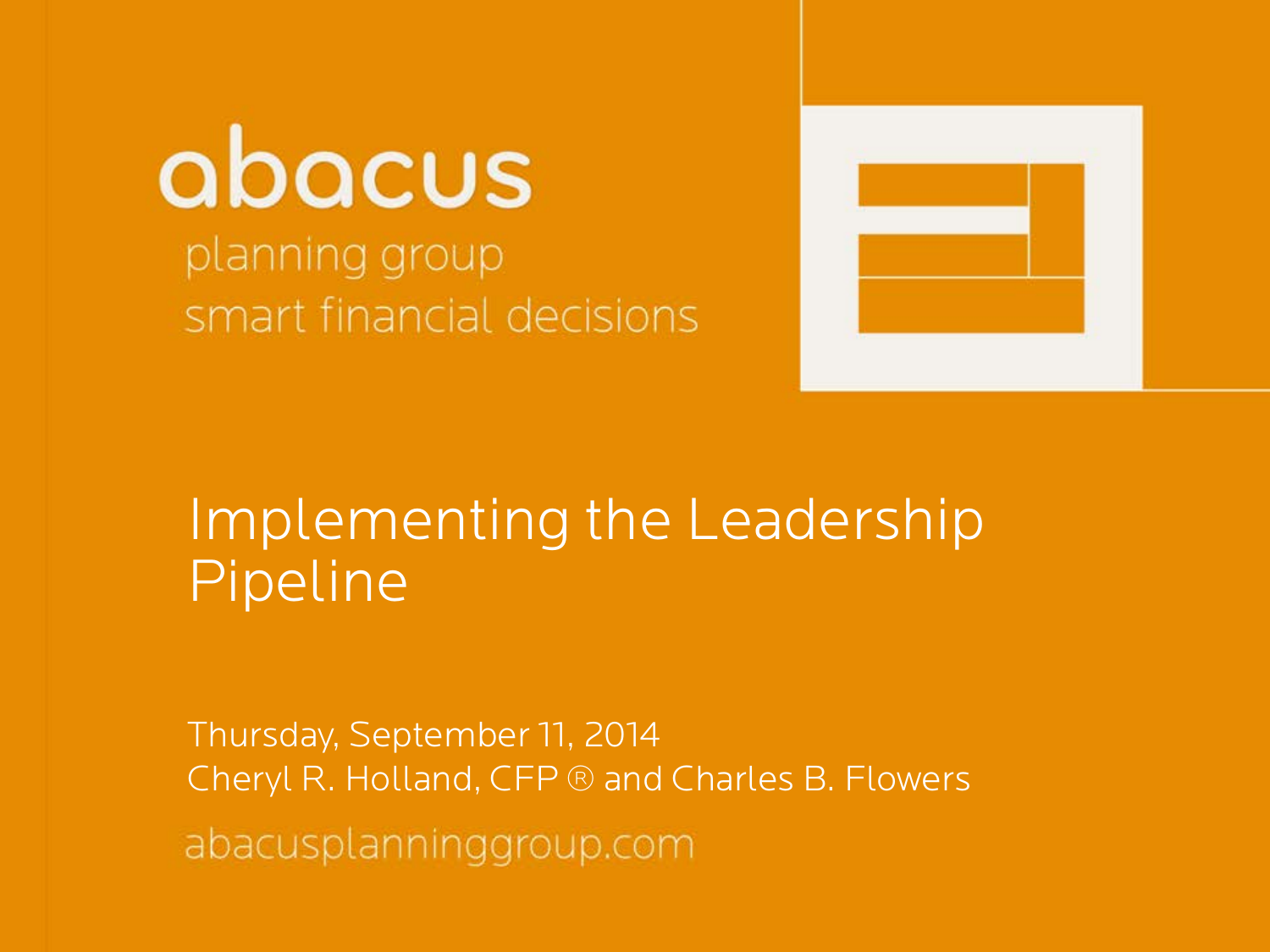

### Agenda

- Purpose of a leadership pipeline  $\Box$
- Leadership development best practices  $\Box$
- Constructing a leadership pipeline  $\blacksquare$
- Bends in the pipeline stories from the frontline E
- 曰 Weaving the leadership pipeline into the DNA of your firm
- Challenges, obstacles, roadblocks  $\Box$

#### E Resources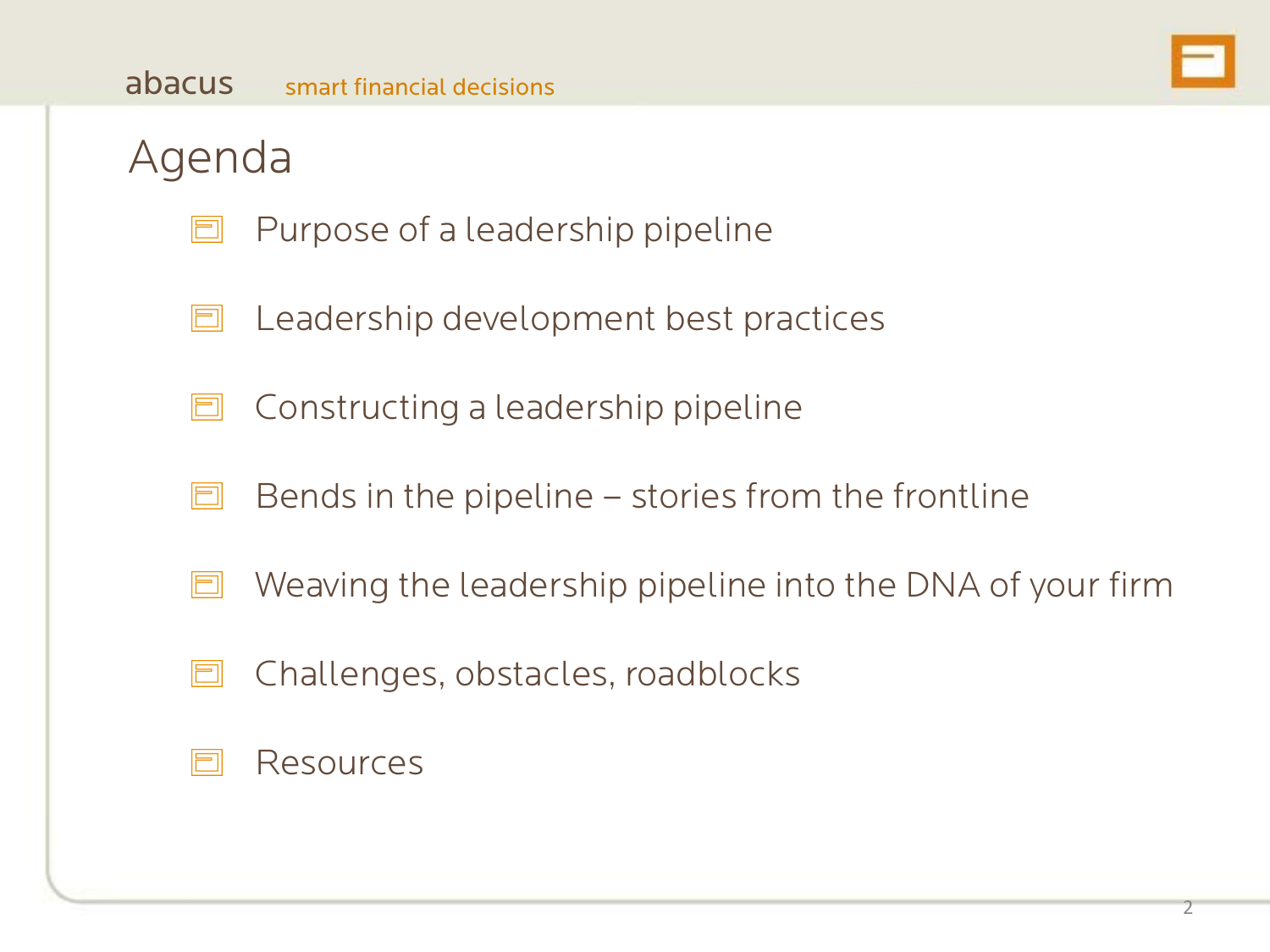

## Purpose of a leadership pipeline

- E Roadmap for developing talent within your firm
- Defines a sequences of skills for success  $\Box$
- $\Box$ Forward-looking ability to identify missing capabilities
	- □ Firm-wide
	- $\Box$  Individually
- Transparent and specific  $\Box$
- E Defines the "how" – expected behaviors
- Empowers team members to guide their own career  $\Box$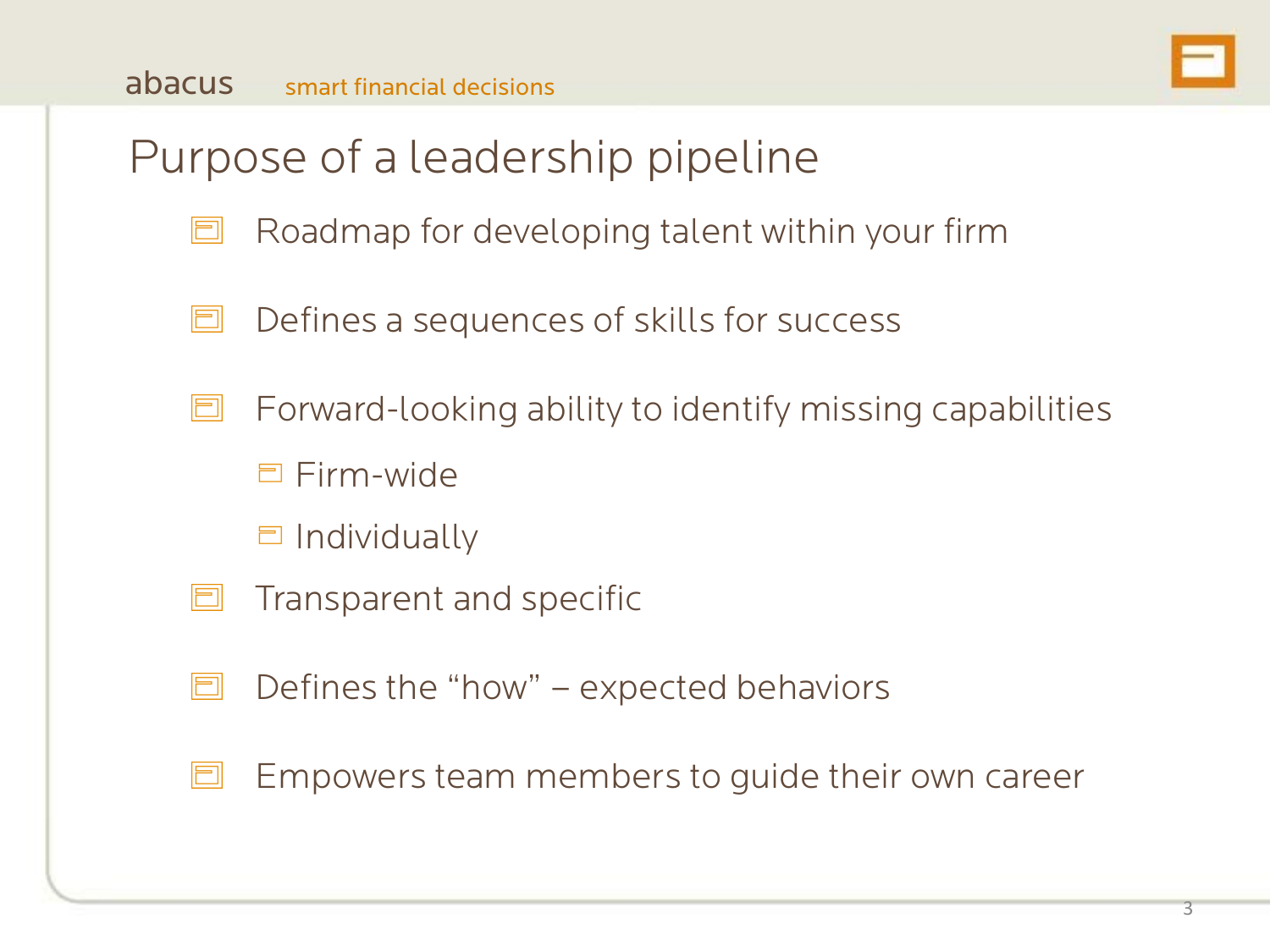

## Leadership development best practices

- Keys on firm's strategy  $\Box$
- Comprehensive  $\Box$
- Progressive skill development E
	- **E** Managing self
	- **E** Managing others
	- **E** Managing firm
- Defines essential competencies  $\Box$
- Incorporates foundational behaviors  $\Box$
- Provides opportunities  $\Box$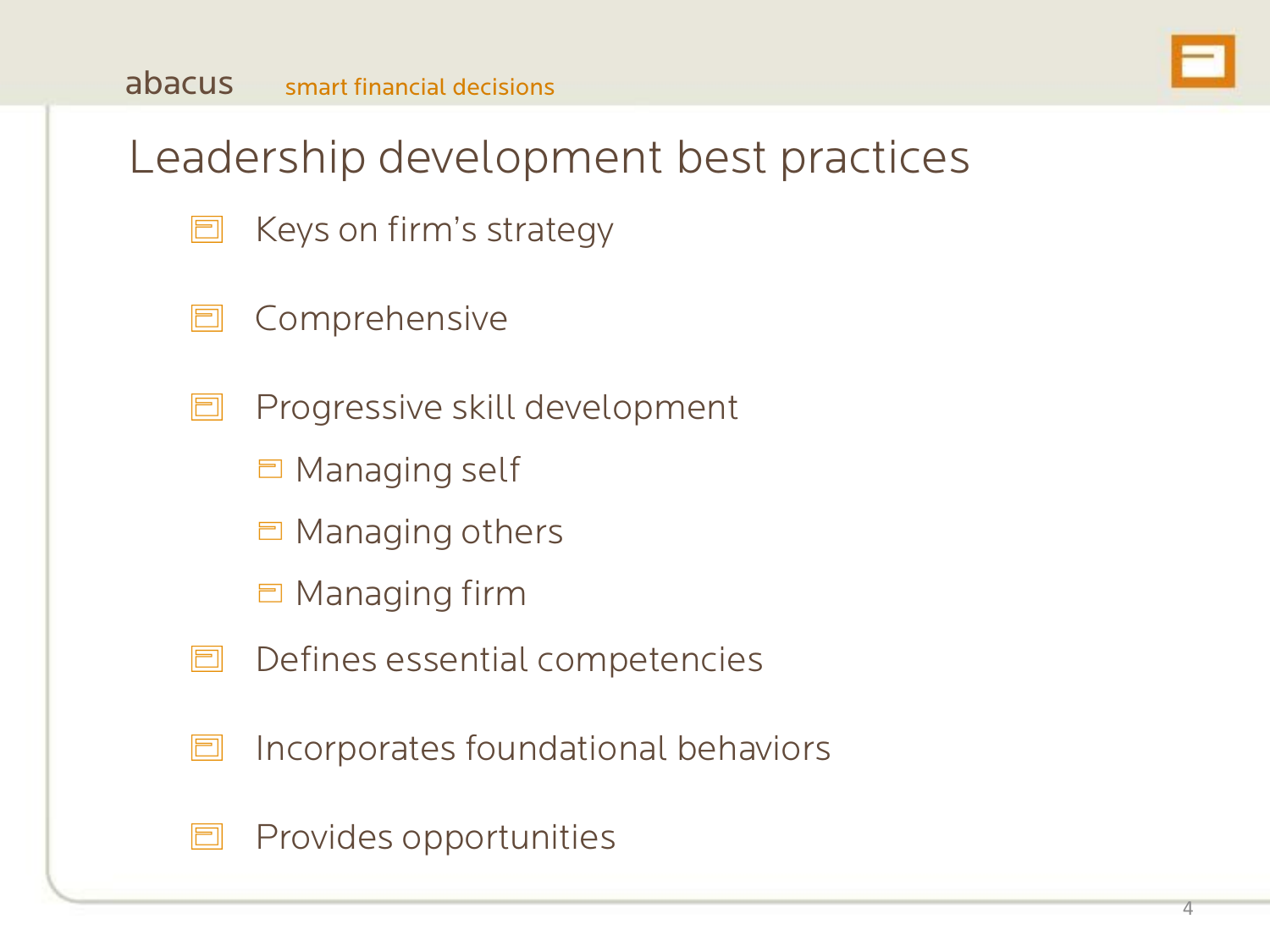

## Constructing a leadership pipeline

- $\Box$ Discuss and clarify expected core **competencies**
- Develop sequential **skills** from entry level to C-suite  $\Box$

#### $\Box$ Time application

- Document the expected **behaviors** for each passage, i.e.,  $\Box$ the "how" of succeeding at your firm
- $\Box$ Share the possible resources to empower independent career development
- Highlight the must dos for all firm members, e.g., E required reading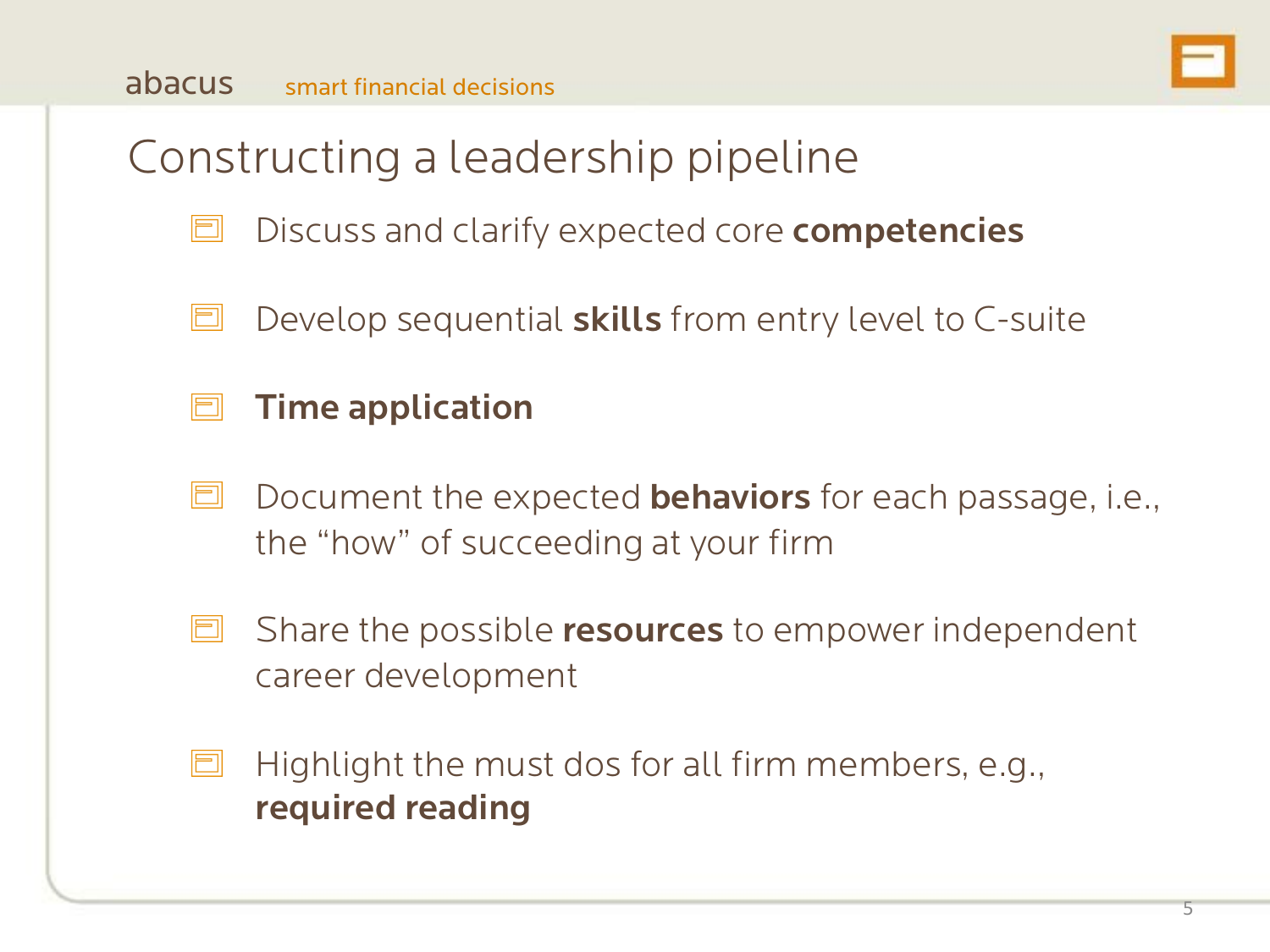

## Constructing a leadership pipeline

- $\Box$ Abacus's core competencies
	- $\Box$  Basic work habits
	- Relationships
	- **E** Communication skills
	- $\Box$  Business acumen
	- $\Box$  Technical skills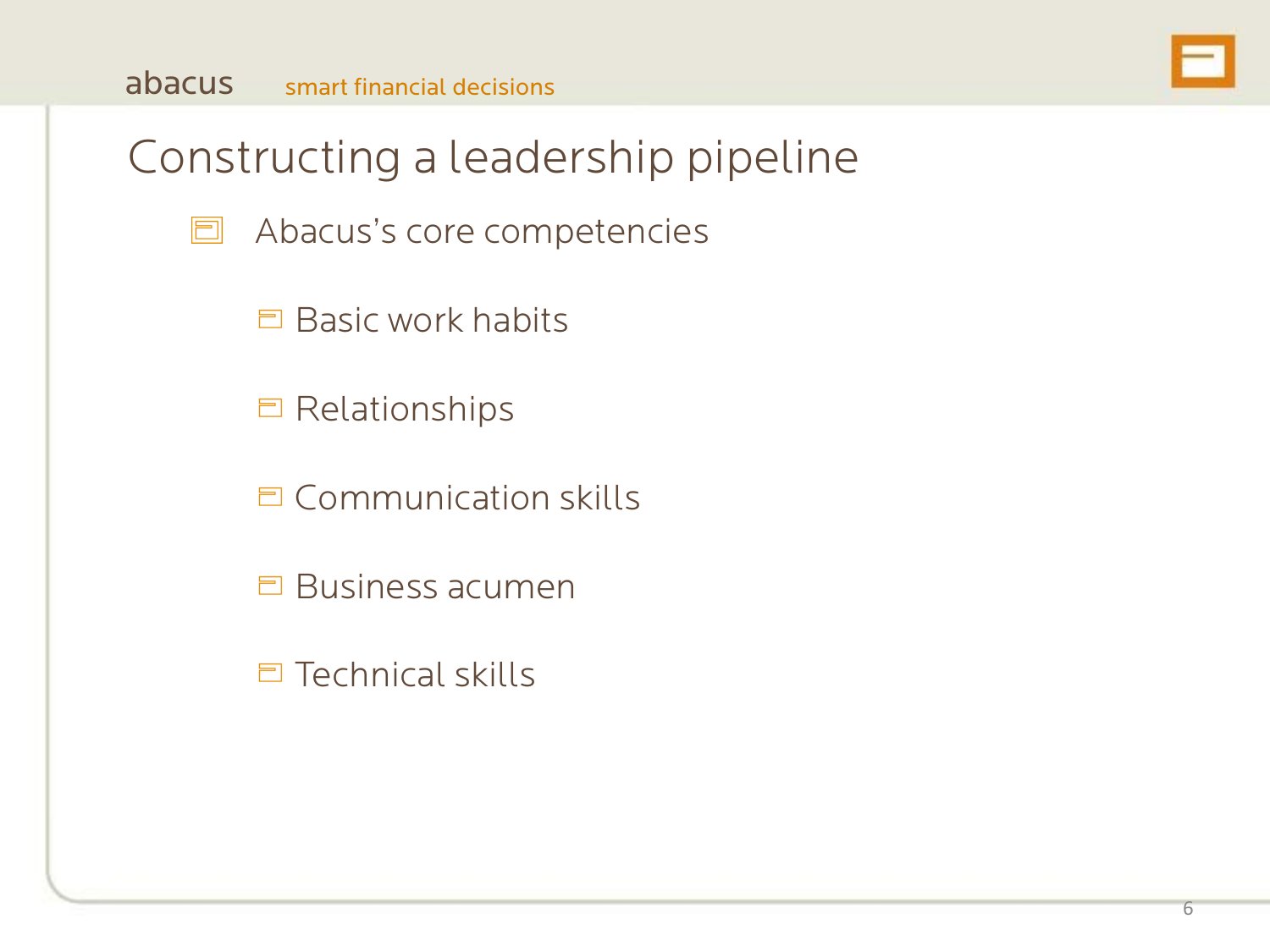## Behaviors

- $\blacksquare$ How to dress professionally
- How to write a thank you note  $\Box$
- E How to network
- $\Box$ How to delegate
- How to respond to the media E
- How to give a proper apology  $\Box$
- $\Box$ How to develop strategy
- How to lead change  $\blacksquare$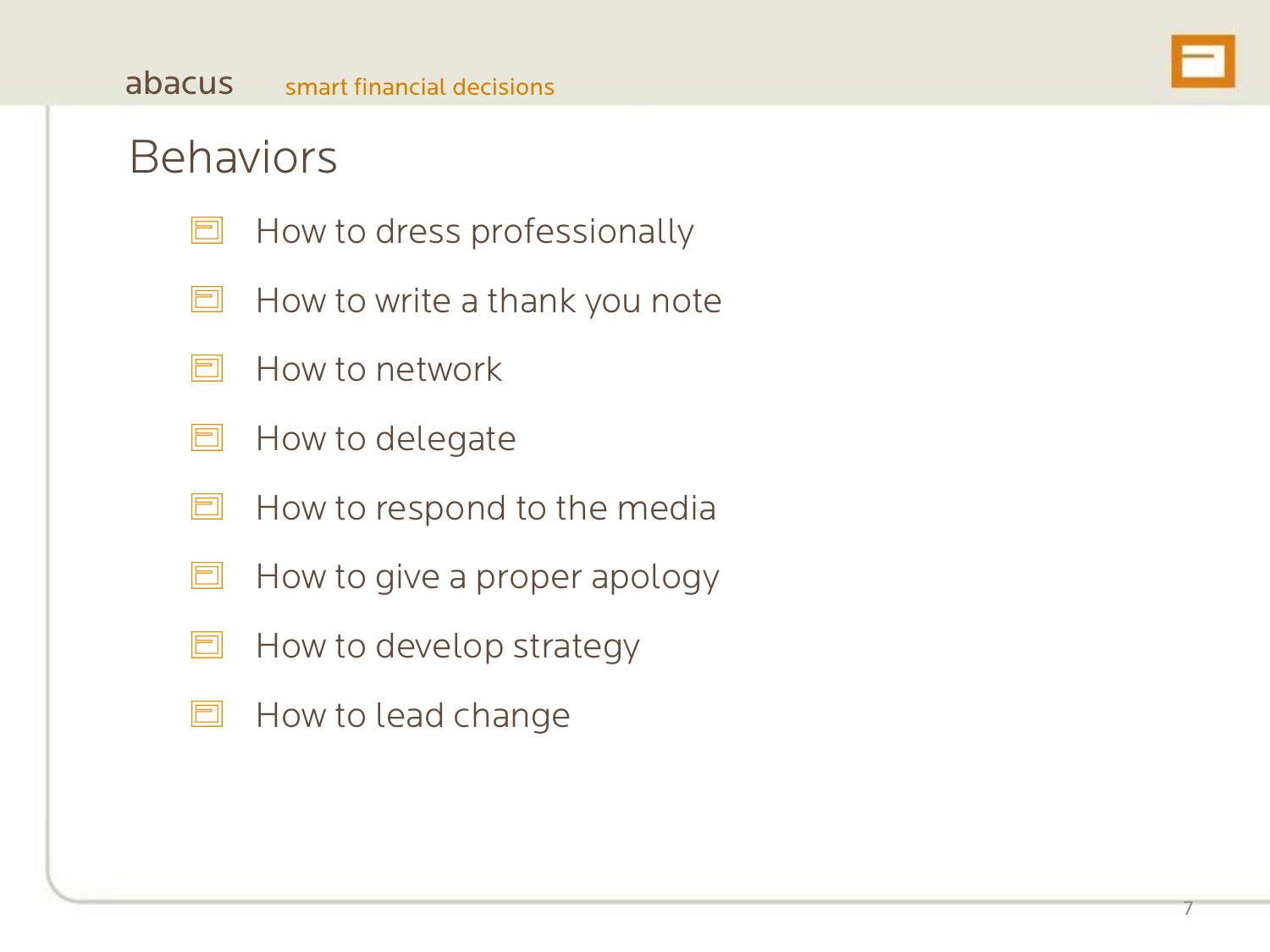

#### Resources

- Nine second rule  $\Box$
- $\Box$ Delegation guidelines
- $\Box$ **Gratitude**
- $\Box$ When to consult
- $\Box$ Giving feedback – praise and constructive criticism

#### $\Box$ Phone Power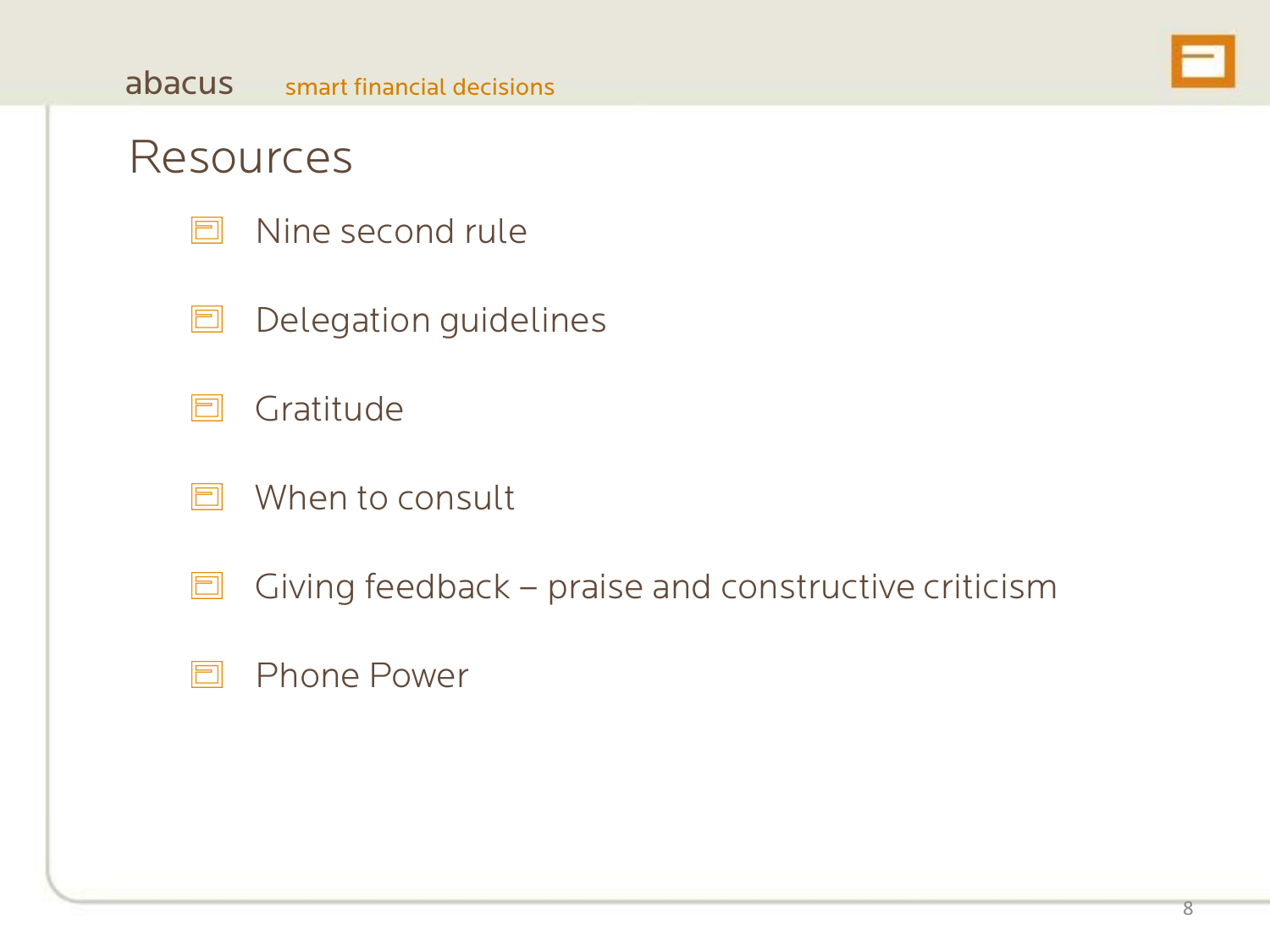

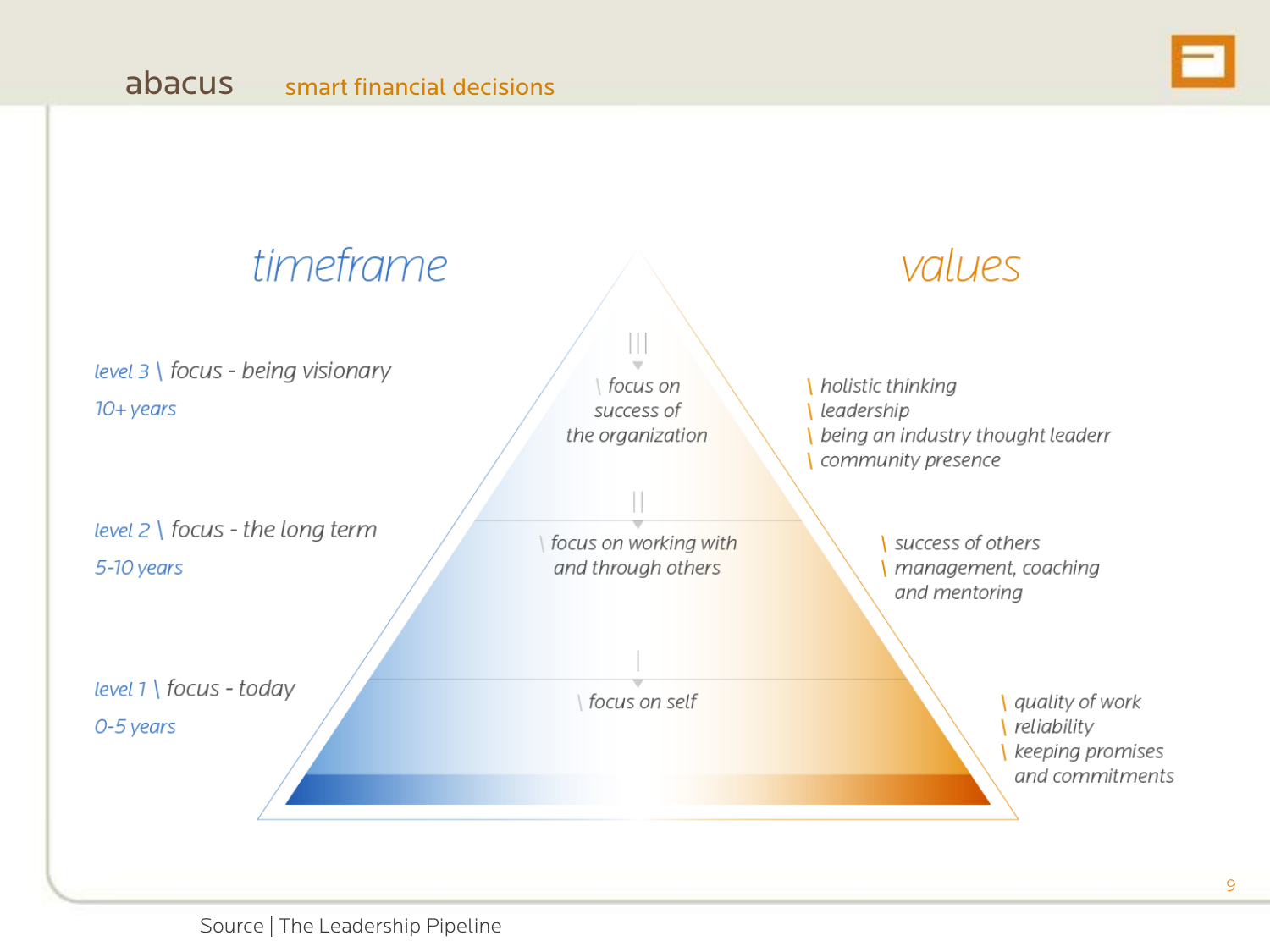

## Weaving the pipeline into the DNA of your firm

- On-boarding/90-day review E
- Performance reviews F
- F Peer reviews
- FI Shareholder luncheons
- Giving praise and critical feedback  $\blacksquare$
- Strategic planning  $\blacksquare$
- $\Box$ Invitations to leadership or ownership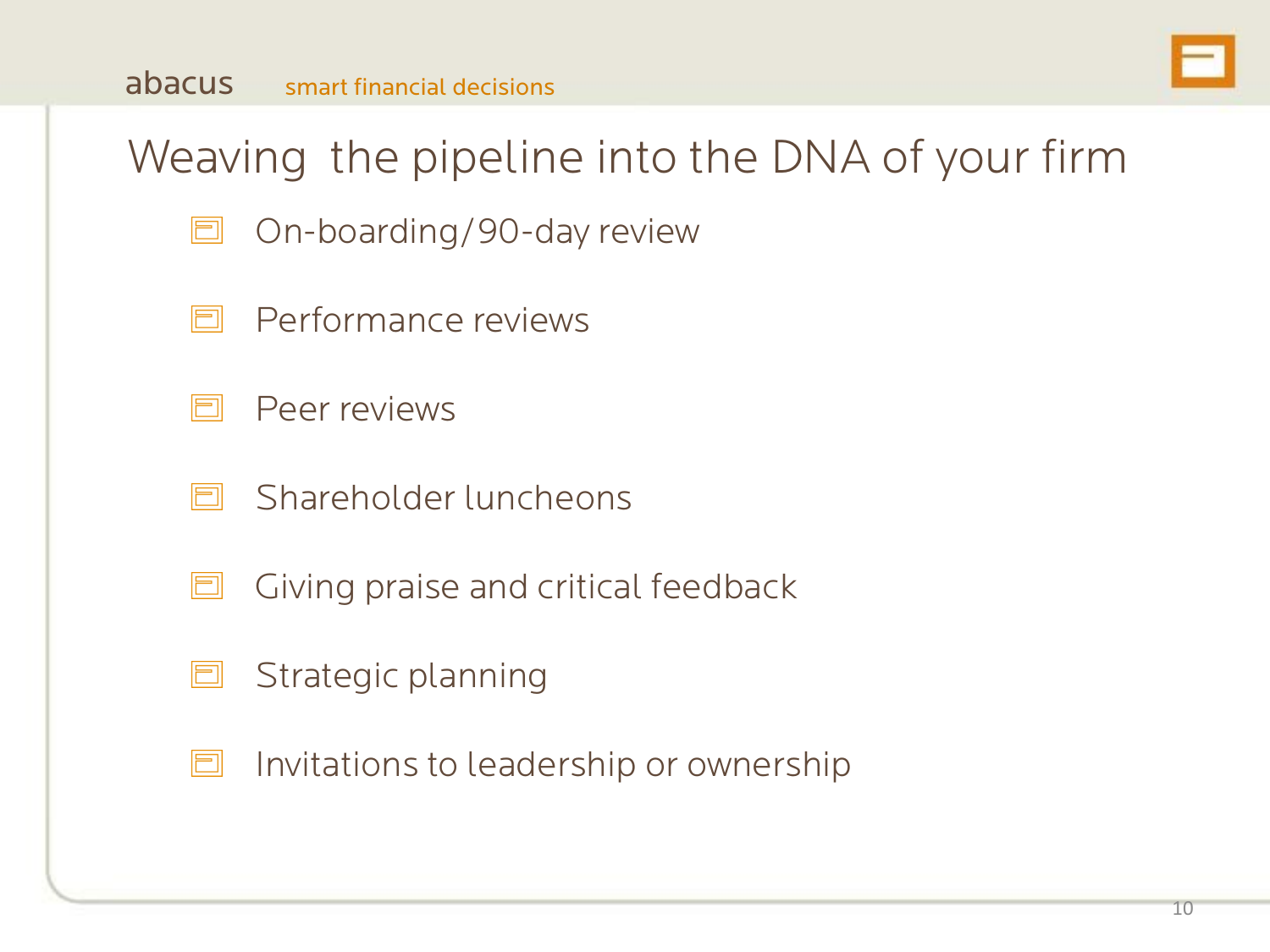

## Challenges, obstacles, roadblocks

- $\blacksquare$ Who owns the pipeline
- Too much to master F
- $\Box$ Sits on a shelf
- Uneven enforcement F
- $\Box$ Return on investment is long-term
- □ You must role model development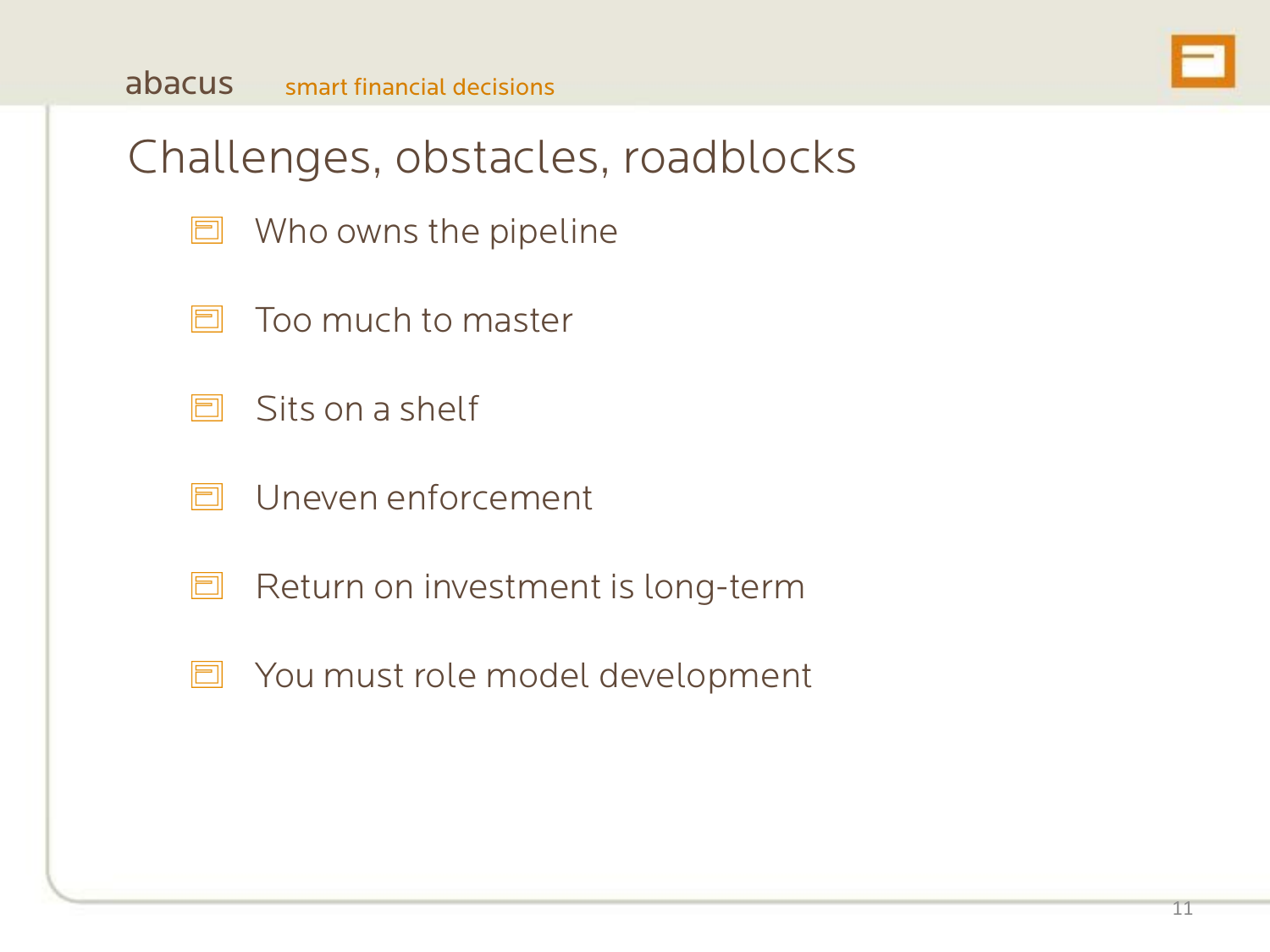## Call to action

- Spend tonight on a leadership pipeline brain dump  $\Box$ 
	- What does it take to succeed at your firm?
	- Competencies, skills, behaviors, resources 曰
- Involve your team  $\Box$
- Create accountability for completing the project  $\Box$
- Practice, practice, practice  $\Box$
- E Live in Beta
- Share your pipeline with us  $\Box$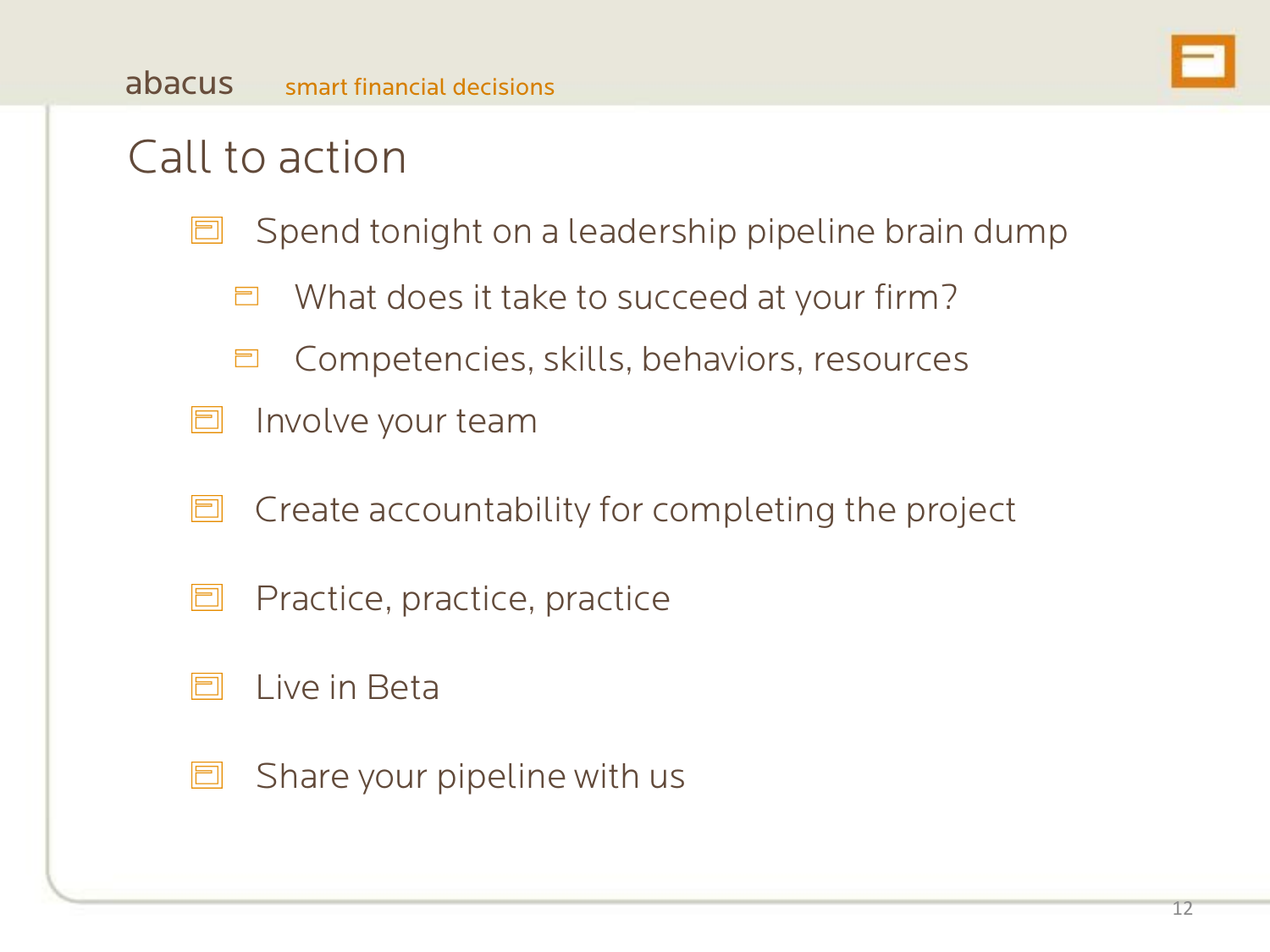

### Resources

- The Leadership Pipeline: How to Build the Leadership  $\Box$ Powered Company. Ram Charan, Stephen Drotter and James Noel
- $\Box$ The Thin Book of Appreciative Inquiry. Sue Annis Hammond
- Bringing Out the Best in Your People. Liz Wiseman and E Greg McKeown
- $\Box$ The Five Dysfunctions of a Team. Patrick Lencioni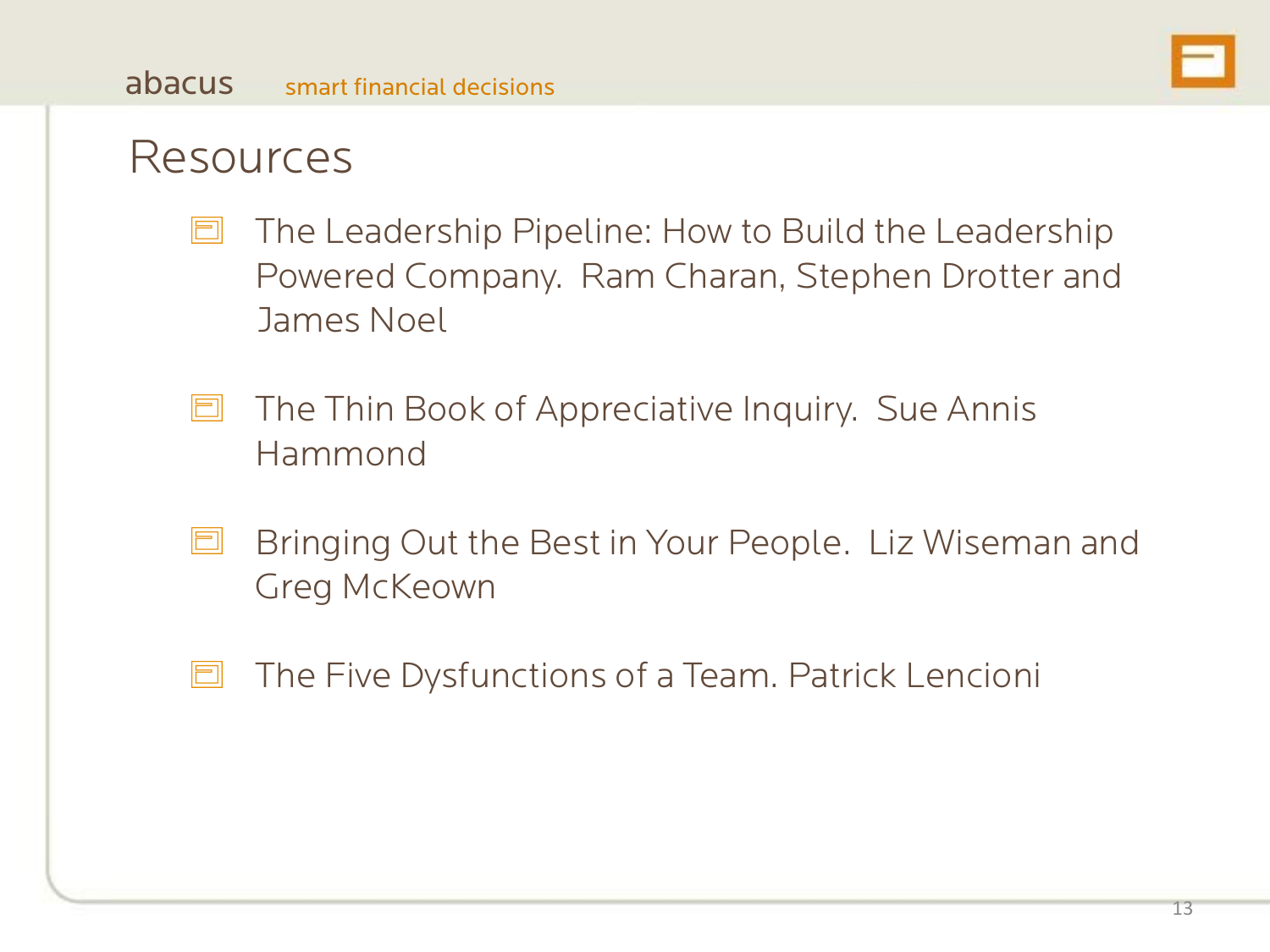

#### Resources

- High Performing Investment Teams: How to Achieve Best  $\Box$ Practices of Top Firms. Jim Ware, Jim Dethmer, Jamie Ziegler, Fran Skinner, and Michael J. Mauboussin
- $\Box$ Pipeline to Empowerment. Inside Information. August 2013. Bob Veres
- The Competitive Imperative of Learning. Harvard E Business Review. July-August 2008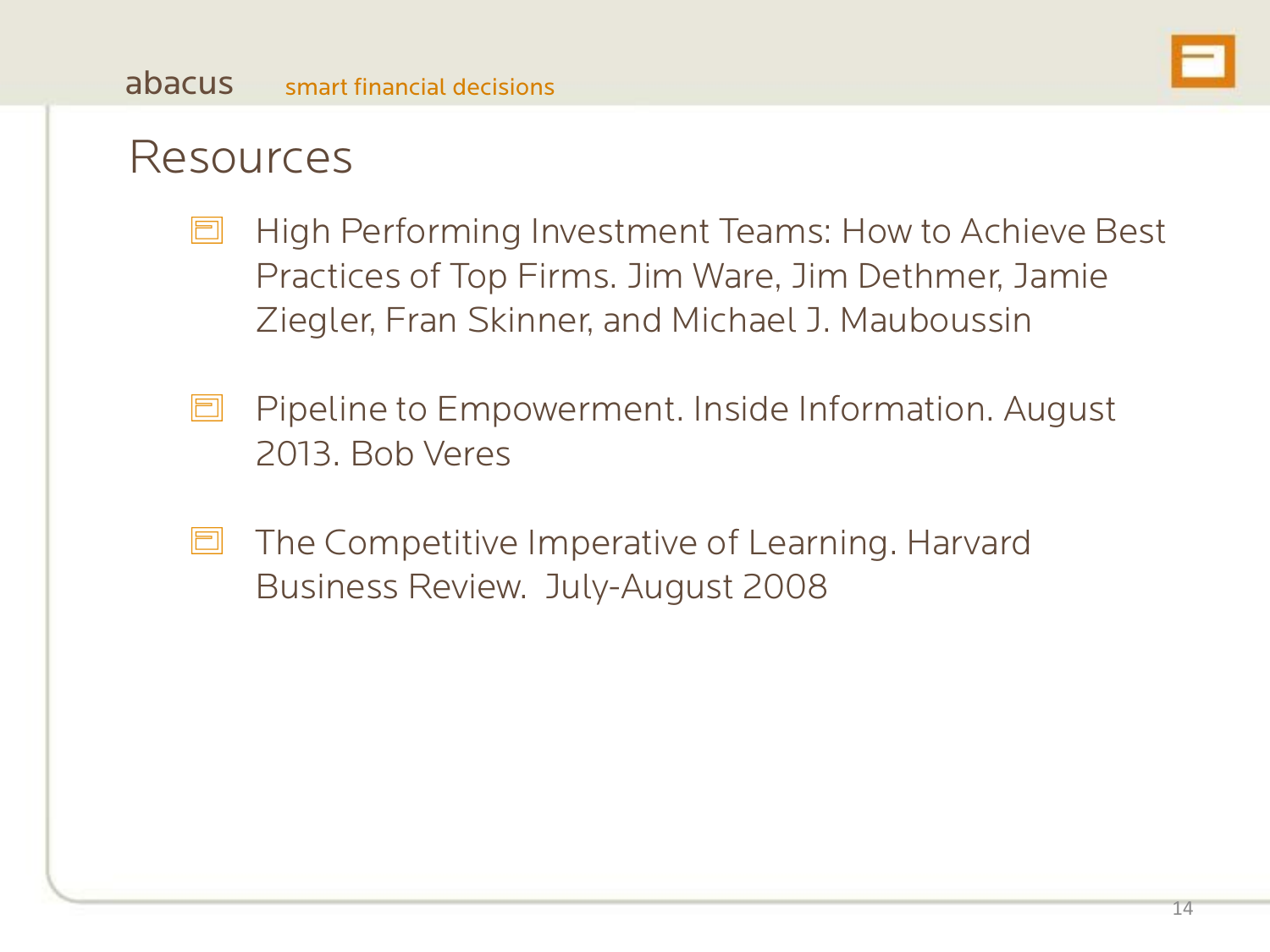### When to consult

- E The issue is new
- E You are nervous
- The situation is high risk E
- $\Box$ The issue is complex
- The issue is outside your area of expertise  $\Box$
- The situation feels unethical E
- F You find an error or make an error
- You have complex relationships to consider  $\Box$

Create a culture of consultation!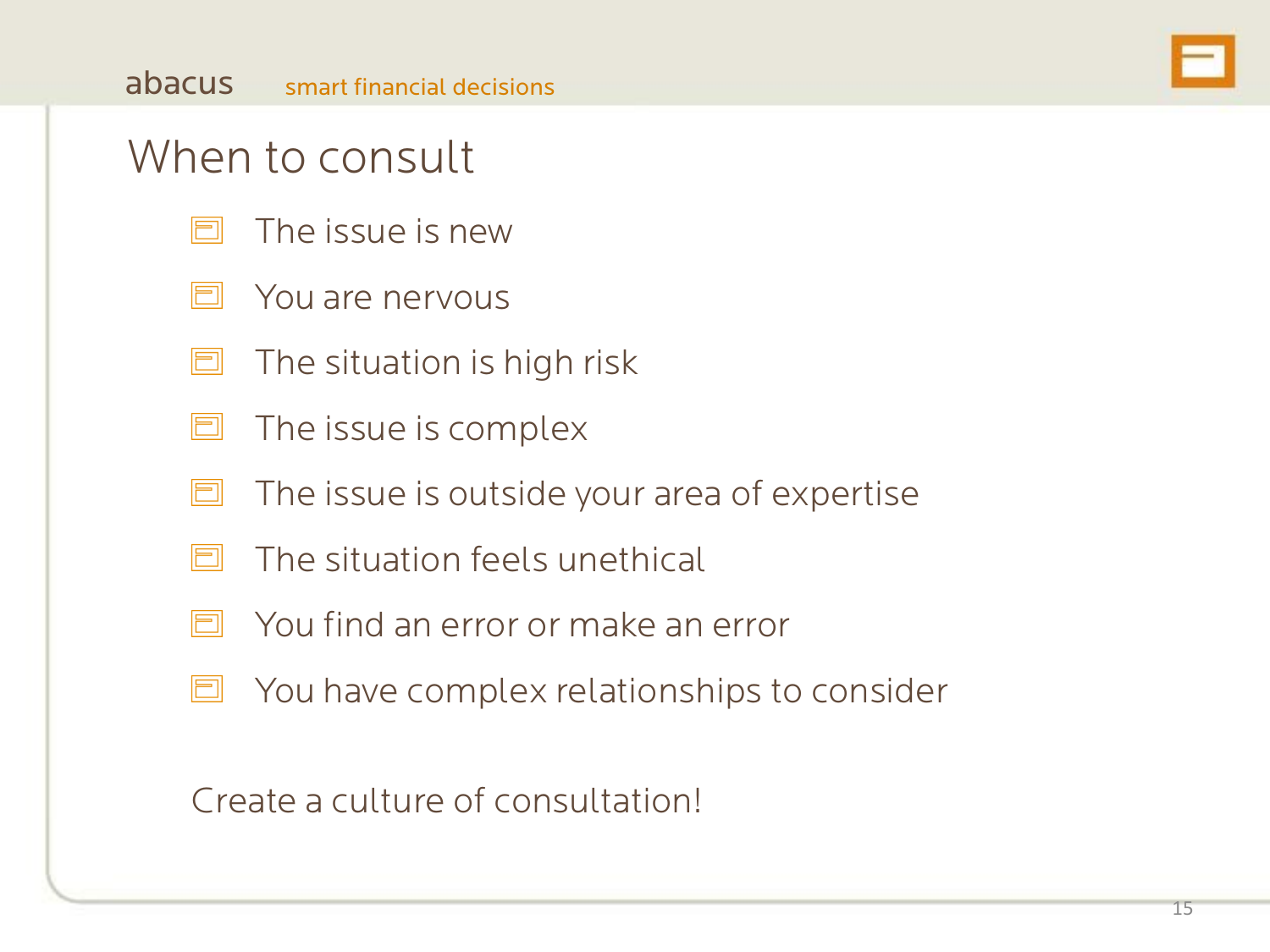## Delegation guidelines

- Overview of the assignment how it fits with the firm's  $\Box$ strategy and this individual's personal development
- Metrics to determine success E
- $\Box$ How of the task, often behavioral
- $\Box$ Scope of authority, boundaries
- E Resources available or not available
- Reporting expectations (milestones, data required)  $\Box$
- E Priority
- E Where do you feel stretched or need support and what will you learn?
- E What do you need from me?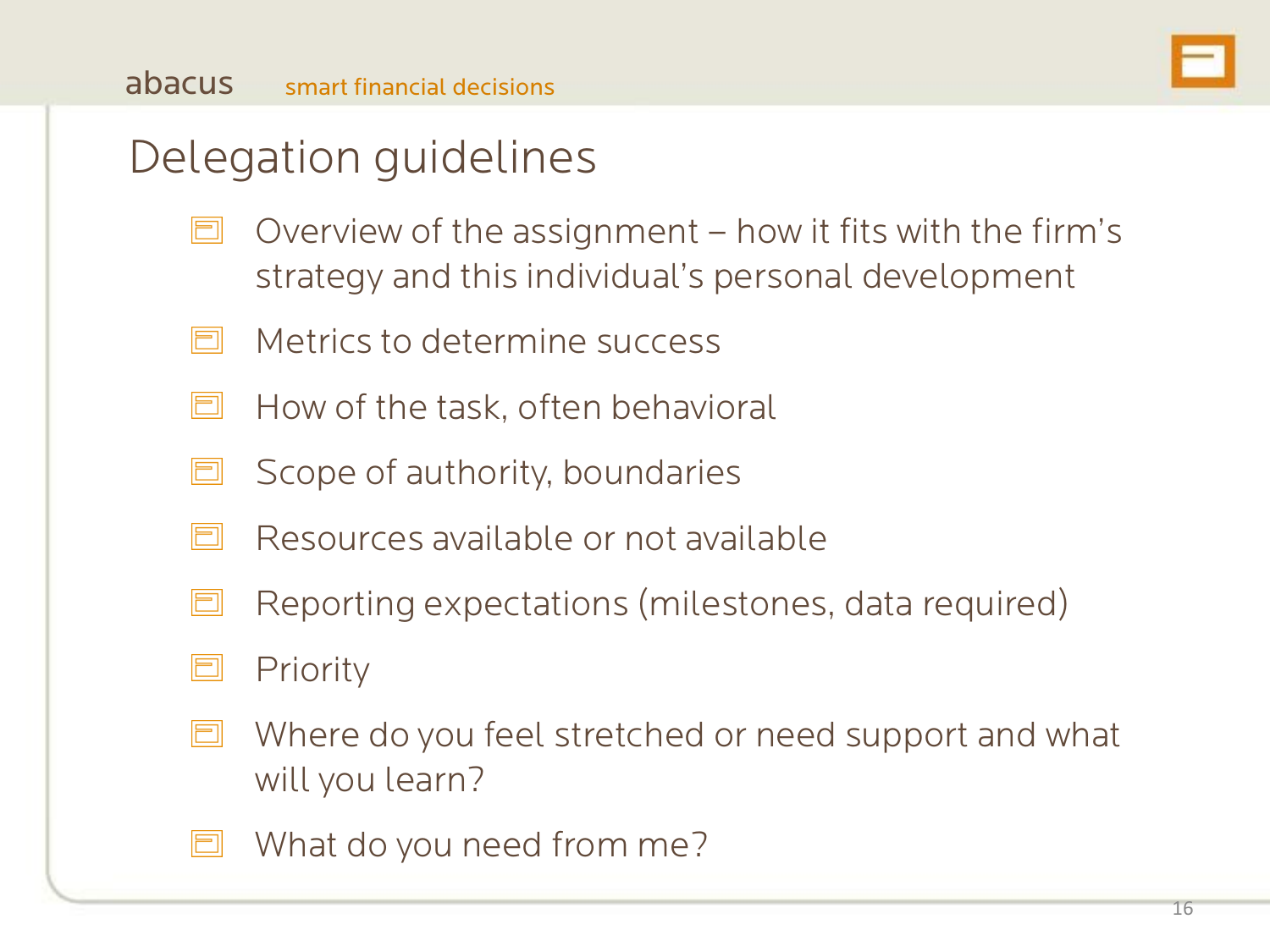

## Constructive feedback

- $\Box$ Appreciative Stance
	- $\Box$  Assume people are bright and healthy
	- $\Box$  They have good intentions
	- $\Box$  They want to do a good job
	- $\Box$  They are strong enough to hear the truth
	- $\Box$  They can learn and they want to learn
- $\Box$ Practice with positive feedback
- $\Box$ Build the skills into your leadership pipeline
	- Mentor to mentee
	- □ Peer to peer
	- **□ Employee to boss**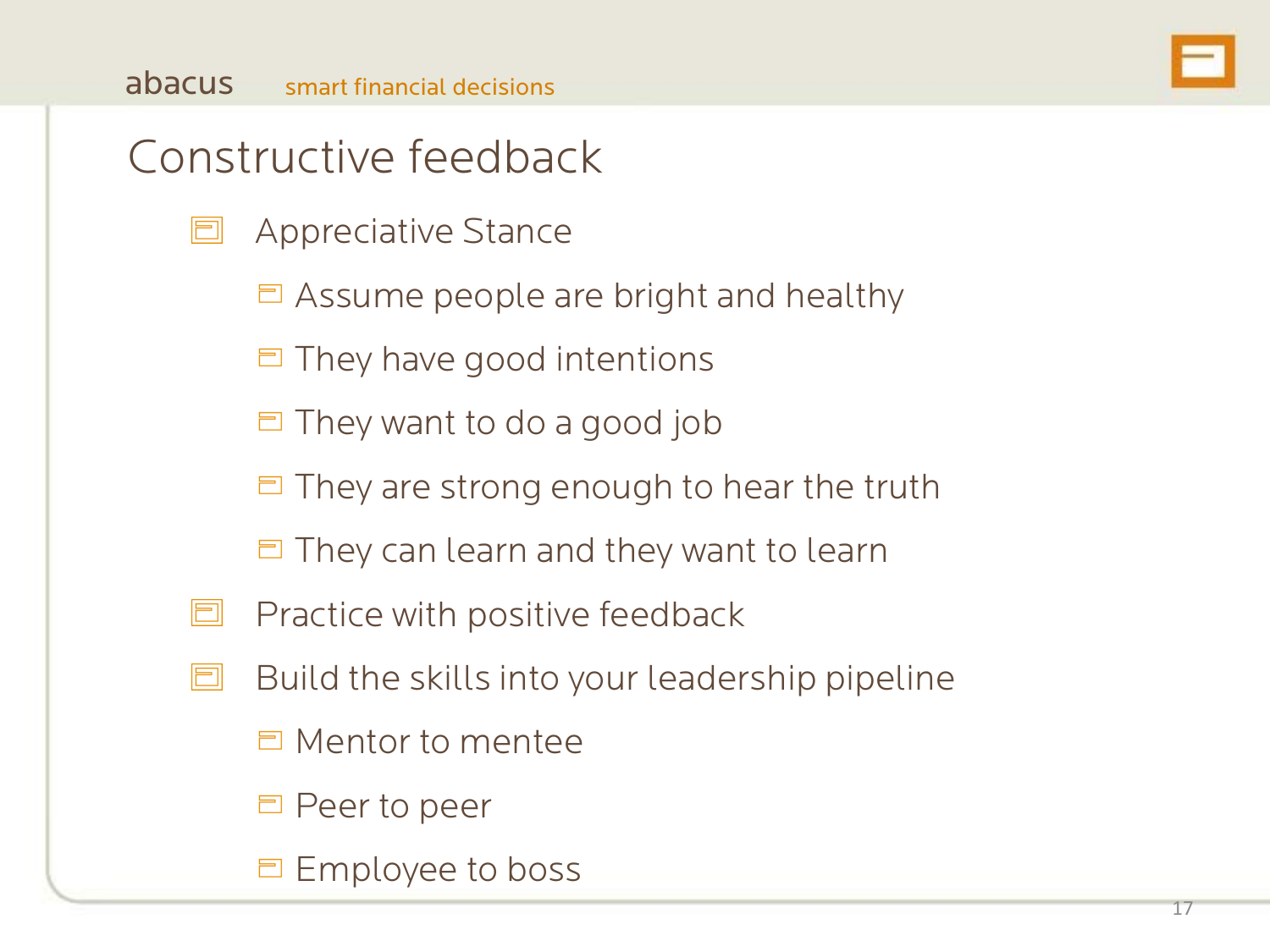

## Constructive feedback 6Ws

- E Create the frame – How serious is the issue?
	- What happened? Observations or behaviors
	- $\Box$  Why the issue is a problem. The big picture
	- $\Box$  What is the other person's perspective?
	- $\Box$  What are the possible solutions
	- When you will check-in
	- $\Box$  What are the consequences of no change
- $\Box$ Conscious negative intent
- Problems giving feedback  $\Box$